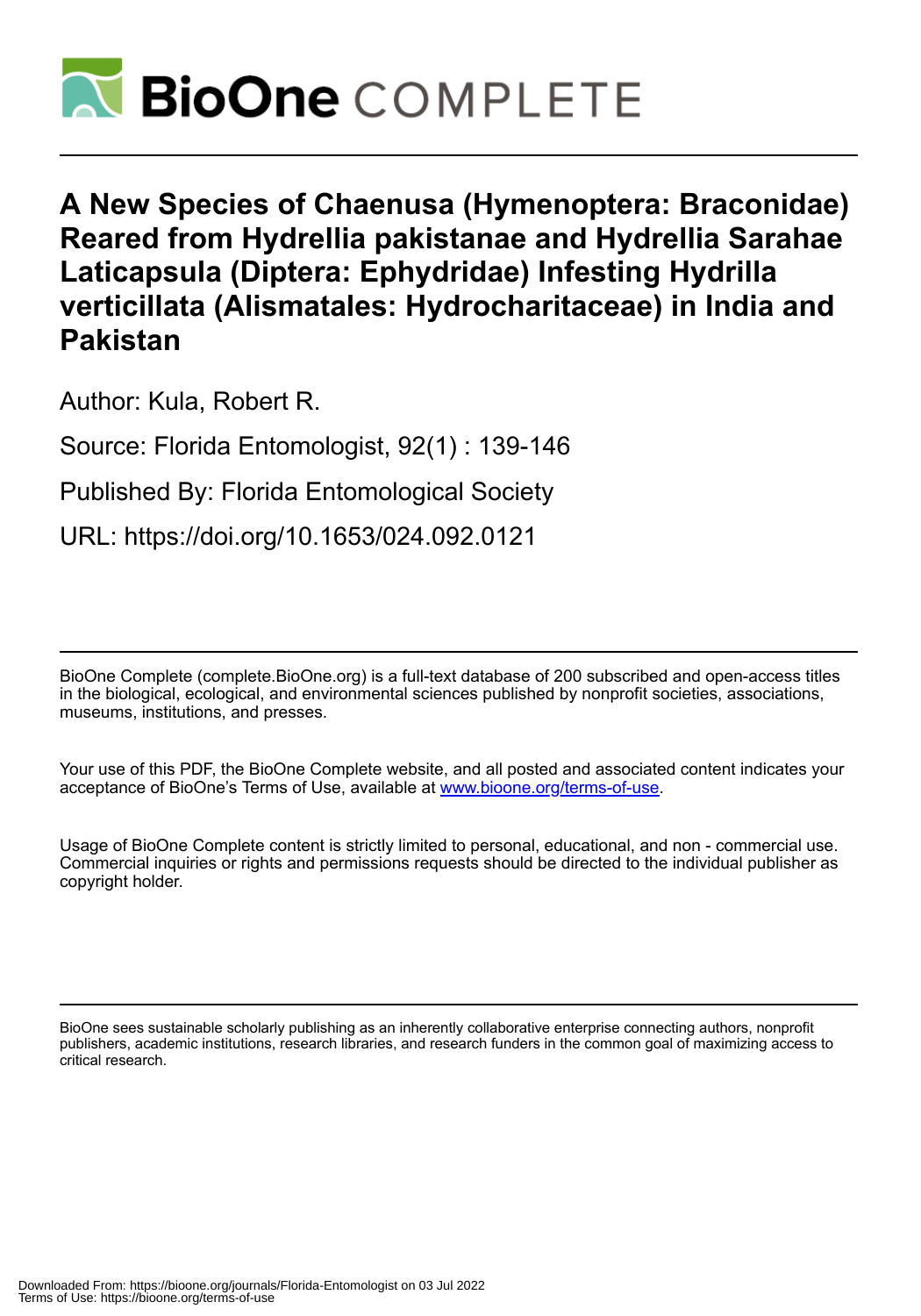# A NEW SPECIES OF *CHAENUSA* (HYMENOPTERA: BRACONIDAE) REARED FROM *HYDRELLIA PAKISTANAE* AND *HYDRELLIA SARAHAE LATICAPSULA* (DIPTERA: EPHYDRIDAE) INFESTING *HYDRILLA VERTICILLATA* (ALISMATALES: HYDROCHARITACEAE) IN INDIA AND PAKISTAN

ROBERT R. KULA

Systematic Entomology Laboratory, Plant Sciences Institute, Agricultural Research Service, U. S. Department of Agriculture, *c/o* National Museum of Natural History, Smithsonian Institution, P. O. Box 37012, MRC-168, Washington, DC 20013-7012

#### **ABSTRACT**

*Chaenusa glabra* Kula, new species from India and Pakistan is described, and sexual dimorphism is reported and discussed. A diagnosis is provided to differentiate it from all other species of *Chaenusa* Haliday *sensu lato*. It was reared from *Hydrellia pakistanae* Deonier and *Hydrellia sarahae laticapsula* Deonier infesting *Hydrilla verticillata* (L. f.) Royale during foreign exploration for natural enemies of *H*. *verticillata*, and is in quarantine at the Florida Biological Control Laboratory in Gainesville. It is the first species of *Chaenusa* described from the Oriental Region and the only species of *Chaenusa* known to attack species of *Hydrellia* Robineau-Desvoidy infesting plants from a genus other than *Potamogeton* L.

Key Words: Alysiinae, biological control, Dacnusini, Oriental Region, parasitoid

#### RESUMEN

*Chaenusa glabra* Kula, nueva especie, de la India y de Pakistán es descrita y el dimorfismo sexual en esta especie es reportado y discutido. Una diagnosis para diferenciar esta especie del resto de las especies dentro del género *Chaenusa* Haliday *sensu lato* es proporcionada. Esta especie fue criada de *Hydrellia pakistanae* Deonier e *Hydrellia sarahae laticapsula* Deonier infectando *Hydrilla verticillata* (L. f.) Royale, durante una exploración en busqueda de enemigos naturales de *H*. *verticillata* y en cuarentena en el Laboratorio de Control Biológico de Florida en Gainesville. Ésta es la primera especie de *Chaenusa* descrita de la Región Oriental y es la única especie de *Chaenusa* conocida que ataca especies de *Hydrellia* Robineau-Desvoidy infectando plantas de un género diferente a *Potamogeton* L.

Translation provided by the author.

*Hydrilla verticillata* (L. f.) Royale (Hydrocharitaceae), commonly known as hydrilla, is an invasive submersed aquatic plant endemic to Africa, Asia, Australia (Balciunas & Burrows 1996; Balciunas et al. 2002), and portions of Europe (Bennett & Buckingham 2000). It was introduced into the United States in 1951 or 1952 near Tampa, Florida (Schmitz et al. 1991), subsequently spread throughout the U.S., and is on the Federal Noxious Weed List (USDA, APHIS 2006). The USGS Nonindigenous Aquatic Species (NAS) database (http://nas.er.usgs.gov/Default.asp) contains reports of hydrilla from 24 states, the District of Columbia, and Puerto Rico. The USDA PLANTS database (USDA, NRCS 2008) contains a report of hydrilla from Iowa, but this record is not in the NAS database. Balciunas et al. (2002) provided a detailed overview of hydrilla in the U.S. with an emphasis on biological control.

Two species of *Hydrellia* Robineau-Desvoidy (Diptera: Ephydridae) have been imported and

released in the U.S. to control hydrilla (Balciunas et al. 2002). *Hydrellia balciunasi* bock, first released in Florida in 1989 (Buckingham et al. 1991), established only in Texas through subsequent releases and has not expanded its range substantially (Balciunas et al. 2002; Grodowitz et al. 2004). *Hydrellia pakistanae* Deonier, first released in Florida in 1987, established throughout the southeastern U.S. and occurs at most sites infested with hydrilla (Center et al. 1997; Balciunas et al. 2002; Doyle et al. 2002; Grodowitz et al. 2004). *Hydrellia pakistanae* has had a greater impact on populations of hydrilla in the U.S. than *H*. *balciunasi* (Wheeler & Center 2001; Grodowitz et al. 2004).

Baloch & Sana-Ullah (1974) first reported *H*. *pakistanae* (as *Hydrellia* sp.) from hydrilla in 1971 and conducted preliminary tests on its physiological host range. Deonier (1978) described the species of *Hydrellia* from Baloch & Sana-Ullah (1974) as *H*. *pakistanae*. Baloch et al. (1980) conducted additional physiological host range tests,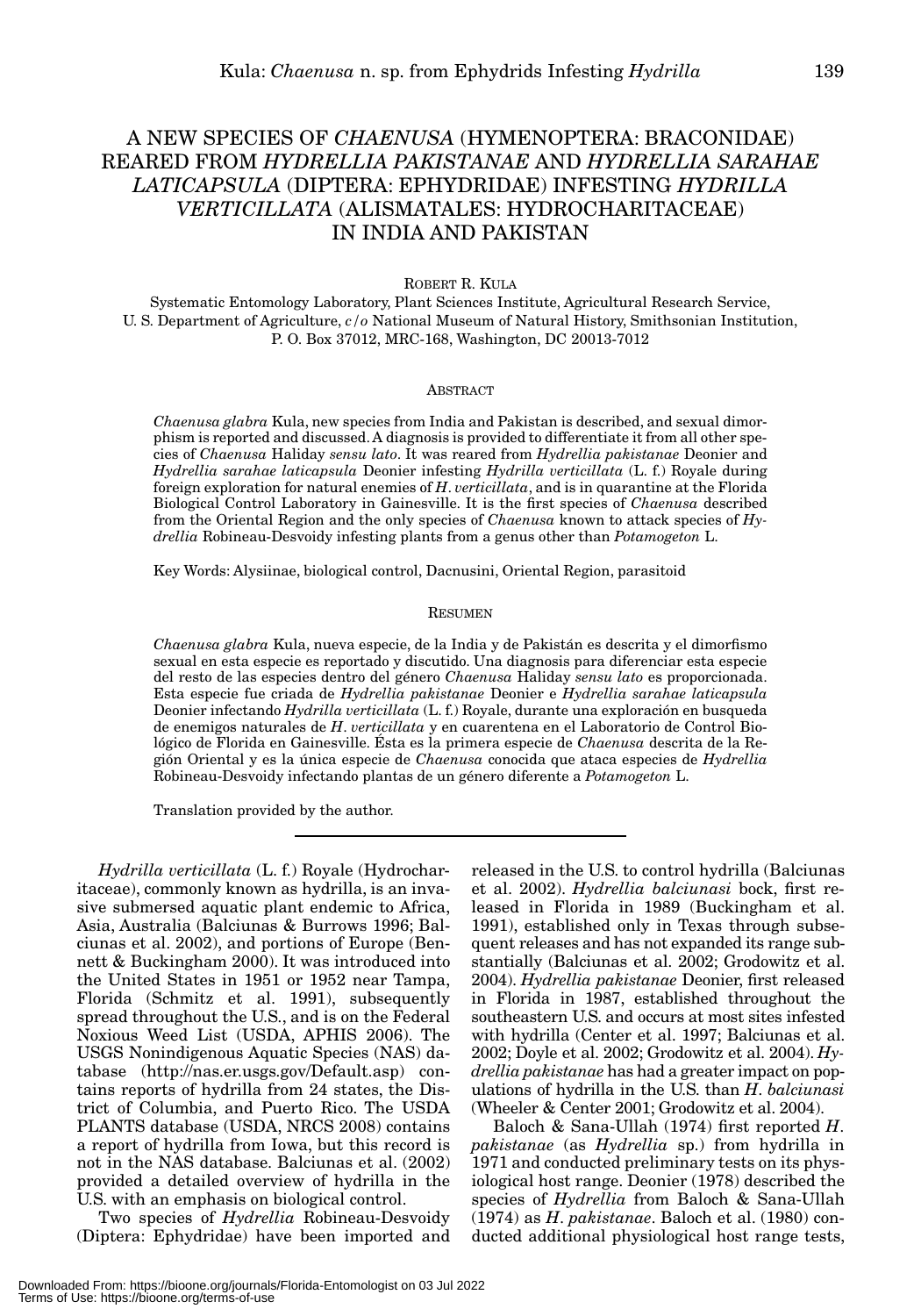as well as choice tests, and concluded that *H*. *pakistanae* was the "most promising" of 3 insect species assessed for control of hydrilla. *Hydrellia pakistanae* and an undetermined species later described as *Hydrellia sarahae laticapsula* Deonier (Deonier 1993) were recovered during a survey of hydrilla in Karnataka, India from May to Nov 1985 (Krishnaswamy & Chacko 1990). *Hydrellia pakistanae* was hand-carried from Bangalore, India to the Florida Biological Control Laboratory (FBCL) quarantine facility at the Division of Plant Industry in Gainesville where it was subjected to host range testing before its release (Buckingham et al. 1989). Additional field-collected specimens of *Hydrellia* from Bangalore and Rawalpindi, Pakistan were brought to the FBCL quarantine facility in 1990 to reduce the risk of decreased fly performance due to inbreeding in the original colony (Center et al. 1997). The specimens from Bangalore and Rawalpindi were a combination of *H*. *pakistanae* and *H*. *sarahae laticapsula* (Deonier 1993); the latter species was eliminated through rearing in quarantine (C. Bennett, Invasive Plant Research Laboratory, USDA-ARS, personal communication).

Few parasitoid species were reared from specimens of *Hydrellia* infesting hydrilla during exploration in India and Pakistan and at the FBCL quarantine facility. Baloch & Sana-Ullah (1974) reported the braconid *Ademon decrescens* Nees parasitizing *H*. *pakistanae* (as *Hydrellia* sp.) in Pakistan. Krishnaswamy & Chacko (1990) reported a species of *Ademon* near *decrescens* and an undetermined species of *Chaenusa* Haliday from *H*. *pakistanae* and *H*. *sarahae laticapsula* (as *Hydrellia* sp.) from the survey in Karnataka. An undetermined species of *Chaenusa* was reared from specimens of *Hydrellia* brought to the FBCL quarantine facility from Bangalore and Rawalpindi. As far as is known, all species of *Ademon* Haliday and *Chaenusa* are koinobiont endoparasitoids of species of *Hydrellia* (Wharton 1997a, b; Yu et al. 2005). The author compared specimens of *Chaenusa* reared in Karnataka (Krishnaswamy & Chacko 1990) and at the FBCL quarantine facility and determined that they are conspecific. Reference to identification keys, as well as species diagnoses and descriptions, revealed that the species is undescribed. The purpose of this article is to describe this species and report its hosts.

## MATERIALS AND METHODS

Specimens of the new species were borrowed from or are located at the following repositories: the Canadian National Collection of Insects, Ottawa, Ontario (CNC); the Insect Collection at Texas A&M University, College Station, USA (TAMU); the Smithsonian Institution National Museum of Natural History, Washington, DC, USA (USNM); and The Natural History Museum,

London, England (BMNH). Most of the specimens from TAMU were reared at the FBCL quarantine facility according to the protocol detailed in Buckingham et al. (1989). Label data were used to infer that specimens from the BMNH and USNM were reared during the survey in Karnataka as detailed in Krishnaswamy & Chacko (1990). The source of the specimens from the CNC is equivocal, but label data suggest that they also were reared during the survey in Karnataka.

The new species was determined as *Chaenusa sensu lato* as defined in Kula & Zolnerowich (2008). Riegel (1950, 1982) treated *Chaenusa s*.*l*. as *Chaenusa sensu stricto*, *Chorebidea* Viereck, and *Chorebidella* Riegel. Griffiths (1964) synonymized the genera, and Kula & Zolnerowich (2008) demonstrated that most New World species of *Chaenusa s*.*l*. cannot be placed unequivocally in any of the 3 genera as defined in Riegel (1950, 1982). In addition to the specimens mentioned above, the following material borrowed for other research projects was examined: specimens determined by the author as the Australasian species *Chaenusa rugosa* Wharton (TAMU); the holotypes of all New World species of *Chaenusa s*.*l*. (repositories listed in Kula & Zolnerowich 2008); and determined Palearctic specimens of *Chaenusa conjungens* (Nees), *Chaenusa elongata* (Stelfox), *Chaenusa naiadum* (Haliday), *Chaenusa nereidum* (Haliday), *Chaenusa opaca* (Stelfox), and *Chaenusa orghidani* (Burghele) (BMNH and/ or USNM). Published keys, diagnoses, and descriptions were used to differentiate the new species from all other species of *Chaenusa s*.*l*.

Specimens were examined with a Leica Wild M10 stereomicroscope with 25X oculars. Measurements were taken with an ocular micrometer as in Wharton (1977) with additions and modifications as in Kula & Zolnerowich (2005) except body length was measured as in Kula & Zolnerowich (2008). Additionally, scutellar sulcus length was measured medially in dorsal view, and scutellar sulcus width is the maximum width of the scutellar sulcus in dorsal view. Stigma length was measured from where the parastigma meets the stigma to where the stigma meets vein R1; stigma height was measured from the anterior edge of the stigma to where the stigma meets vein r. The following abbreviations are used in the description: head length (HL), head width (HW), temple width (TW), face width (FW), face height (FH), eye length (EL), eye height (EH), flagellomere 1 length (F1L), flagellomere 2 length (F2L), mesosoma length (ML), mesoscutum width (MW), mesosoma height (MH), scutellar sulcus length (SSL), scutellar sulcus width (SSW), stigma length (SL), stigma height (SH), median tergite 1 length (T1L), median tergite 1 width (T1W), and median tergites one through eight  $(t1 \dots t8)$ .

Terminology for anatomical features, surface sculpture, and setation follows Sharkey & Whar-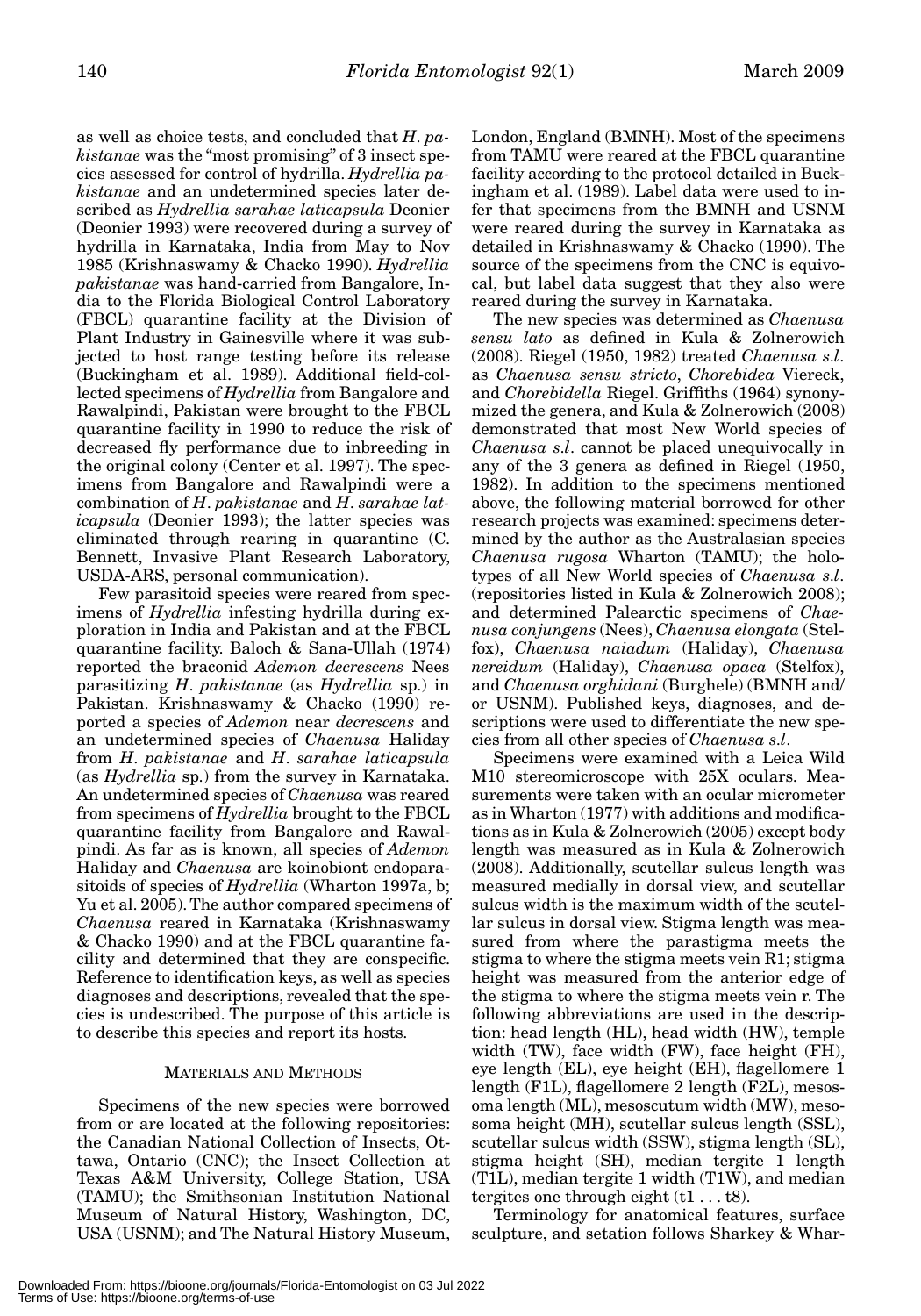ton (1997) except gonoforceps is as in Wharton (1977). As defined in Sharkey & Wharton (1997), setiferous and setose both refer to areas bearing setae, setiferous areas "not necessarily with dense setae" and setose areas "with dense setae." Data on mandibular sculpture, setation, and tooth shape were taken as described in Kula & Zolnerowich (2008). The numbering of teeth follows Kula (2008). The maxillary palpus is described as apparently four- to five-segmented when the segmentation is weak and difficult to discern. The pronope and dorsope are described as apparently present or absent when the pits are small and difficult to differentiate from sculpture and/or grooves within the pronotal collar and at the base of t1. When a range of intraspecific variation is reported (e.g., lateral portion of pronotum coriaceous to rugulose), the most common condition is the first condition mentioned (i.e., coriaceous) except for color. Color is difficult to describe efficiently, and therefore, color is described as concisely as possible without regard to mentioning the most common condition first. Specimens are described exactly as they appeared at the time of examination, but those that were improperly dehydrated and/or preserved may deviate from their natural color. Also, telescoping of the metasoma may affect how color is interpreted. The material examined section is formatted as in Kula & Zolnerowich (2008). The phrase "virtually same data as previous" is used when data labels for a specimen listed in the material examined have the same content as the previous entry but differ slightly in punctuation (e.g., presence or absence of periods).

# RESULTS AND DISCUSSION

## *Chaenusa glabra* Kula, **new species** (Figs. 1-8)

Diagnosis.—The following combination of characters differentiate *C*. *glabra*, *Chaenusa bergi* (Riegel), and *C*. *rugosa* from all other species of *Chaenusa*: labial palpus 2- or 3-segmented; forewing stigma broad, differentiated from vein R1 distally; forewing vein RS+M absent; forewing first subdiscal cell open; and gonoforceps roughly triangular in lateral view. Other species of *Chaenusa* have the aforementioned features but in combination with at least one of the following: labial palpus 4-segmented; stigma elongate, distal margin tapering into R1; RS+M at least partially present; first subdiscal cell closed; and gonoforceps boot-shaped in lateral view. *Chaenusa glabra* is most similar morphologically to the Nearctic species *C*. *bergi* and *C*. *rugosa*. The labial palpus is 2-segmented in *C*. *glabra* and is 3-segmented in *C*. *bergi* and *C*. *rugosa*. *Chaenusa glabra* females and males have 10-12 and 12-15 flagellomeres, respectively. *Chaenusa bergi* has 14-15 and 17-20



Fig. 1. Holotype of *Chaenusa glabra*, lateral habitus, scale bar =  $500 \mu m$ .

flagellomeres, respectively, and *C*. *rugosa* has 14- 16 and 18 flagellomeres, respectively. Median tergite 1 is usually rugulose to weakly coriaceous anterior to spiracles and smooth posterior to spiracles or entirely smooth  $(97.7\%, n = 45)$  in *C*. *glabra*; t1 is entirely aciculo-rugose in *C*. *bergi* and entirely aciculo-rugose to rugose in *C*. *rugosa*. The vertex and gena are smooth in *C*. *glabra* and are rugose in *C*. *rugosa*.

Description.—Female. *Body length:* 1.64-1.72 mm. *Head* (Fig. 2): HL 0.67-0.73X HW, HW 0.92- 0.97X TW, FW 0.63-0.77X FH, EL 0.33-0.46X EH, MNL 1.70-2.29X MNAW, MNAW 0.70-1.00X MNBW, F1L 1.00-1.50X F2L; antenna with 10-12 flagellomeres, maxillary palpus apparently 4- to 5-segmented, labial palpus 2-segmented; face smooth or rugulose, setose; frons smooth with rugulose or smooth longitudinal groove mesally, setose laterally and glabrous mesally; gena and vertex smooth, setose; occiput smooth, glabrous; eye setose; clypeus with apical rim, setiferous to setose; mandible with 3 teeth (Fig. 3), setiferous except excavated distal portion glabrous, weak horizontal ridge present mesally or ridge indiscernible, diagonal ridges associated with tooth 1 and 3 weak or indiscernible, tooth 1 triangular or orthogonal, rounded to acute apically, tooth 2 narrowly elongate, acute apically, tooth 3 orthogonal or triangular, acute apically.

*Mesosoma* (Figs. 4, 5): ML 1.58-2.00X MW, ML 1.32-1.61X MH, MW 0.80-0.88X MH, SSL 0.08-  $0.21X$  SSW; pronotal collar  $(n = 21)$  often smooth or rugulose anteriorly with posterior furrow partially or completely crenulate to rugulose (76.2%) but occasionally entirely smooth or virtually so (23.8%), pronope apparently absent or present, lateral portion of pronotum coriaceous to rugulose, setiferous along margins, glabrous mesally, anterolateral furrow often rugulose to crenulate  $(75.0\%, n = 20)$ ; notauli anteriorly carinate transverse grooves continuous with lateral margin of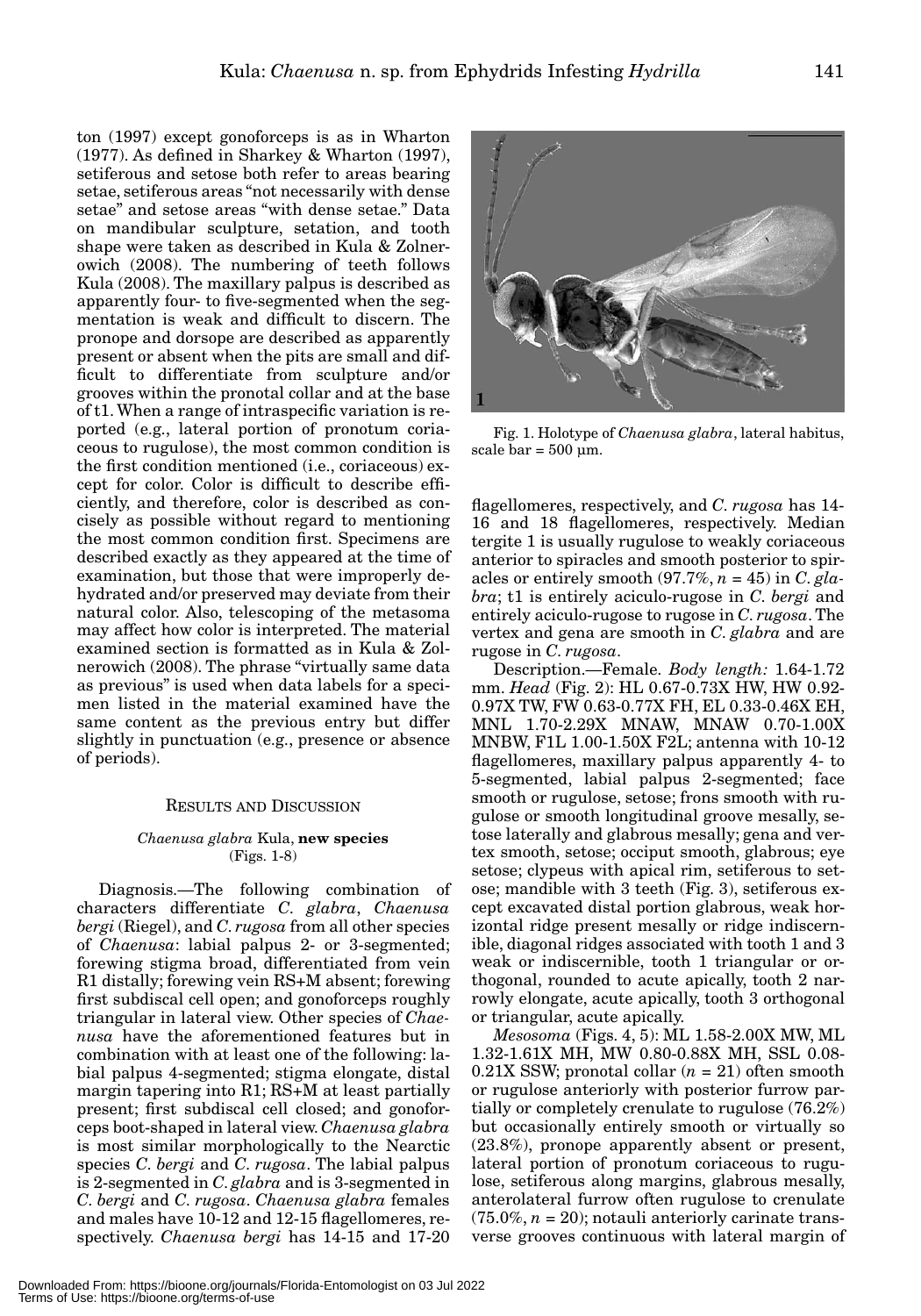

Figs. 2-5. *Chaenusa glabra*. 2, Head, anterior view, scale bar = 100 μm. 3, Mandible, lateral view, scale bar = 50 μm. 4, Mesosoma, dorsal view, scale bar = 100 μm. 5, Mesosoma, lateral view, scale bar = 100 μm.

mesoscutum, smooth or bearing one or two crenulae, terminating anterior to mesoscutal midpit; mesoscutal midpit slitlike; mesoscutum (excluding lateral margin, notauli, and midpit) coriaceous, uniformly setose to setiferous; scutellar sulcus  $(n = 22)$  usually bearing median longitudinal ridge and several small crenulae (90.9%) but rarely entirely crenulate (9.1%); scutellar disc smooth or rugulose to weakly coriaceous, setose to setiferous; metanotum with carina mesally; propodeum (Fig.  $6$ ) ( $n = 22$ ) usually transitioning from weakly coriaceous to rugose or smooth basally to areolate-rugose to rugose apically (90.9%) but rarely entirely areolate-rugose (9.1%), occasionally with longitudinal carina mesoapically (22.7%), glabrous or virtually so basally and mesally and setiferous apicolaterally; epicnemial carina absent; sternaulus present along entire length of mesopleuron, transitioning from crenulate anteriorly to smooth or rugulose posteriorly;

posterior mesopleural furrow entirely smooth; mesopleuron (excluding sternaulus and posterior mesopleural furrow) weakly coriaceous or smooth except anterior margin partially or entirely dorsoventrally crenulate to rugulose, setiferous dorsally and ventrally, glabrous laterally and mesally; metapleuron with smooth or virtually smooth flat triangular area anteriorly and rugose to rugulose swelling posteriorly, flat area setose, setae generally oriented posteriorly, swelling setiferous to setose, setae on swelling generally oriented posteroventrally.

*Forewing* (Fig. 7): Hyaline; stigma with welldefined proximal and distal margins, semielliptical, SL 2.10-2.81X SH; vein r arising slightly basad or from middle of stigma; vein 3RS evenly curved to anterior margin; vein 2RS (*n* = 22) usually transitioning from tubular anteriorly to nebulous posteriorly (90.9%) but rarely entirely tubular  $(9.1\%)$ ; vein 1m-cu  $(n = 20)$  often entirely spec-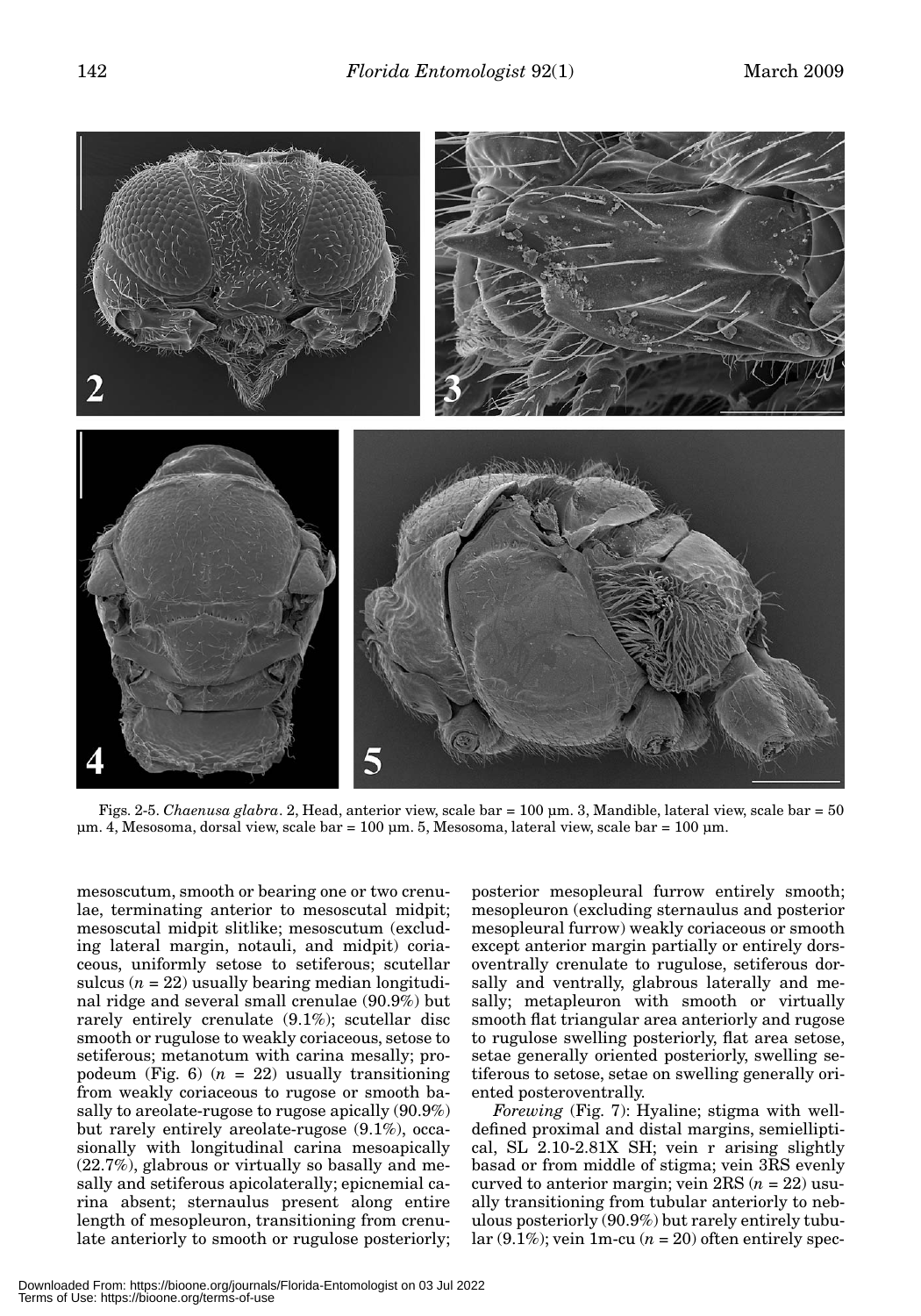

Figs. 6-8. *Chaenusa glabra*. 6, Propodeum. 7, Forewing. 8, Tergum 1, dorsal view. Scale bars = 100 μm.

tral or absent (75.0%) but occasionally transitioning from absent or spectral anteriorly to spectral or tubular posteriorly  $(25.0\%)$ ; vein  $(RS + M)a$  entirely absent; 1st subdiscal cell open, vein 2-1A entirely absent to present only proximally, vein 2cu-a absent.

*Hind wing:* Hyaline; basal cell closed, vein r-m rarely nebulous  $(4.8\%, n = 21)$ ; subbasal cell open, vein 1A present only proximally and vein cu-a absent.

*Metasoma:* T1L 0.73-1.00X T1W; subcylindrical, no lateral compression; ovipositor partially exserted, slightly visible dorsally; t1 (Fig. 8)  $(n =$ 21) usually rugulose to weakly coriaceous anterior to spiracles and smooth posterior to spiracles  $(81.0\%)$  but rarely entirely smooth  $(19.0\%)$ , setiferous posterolaterally and laterally but nearly glabrous, dorsope present or apparently absent; t2-t8 smooth; t2 setiferous posterolaterally but nearly glabrous, approximately in single line when multiple setae are present; t3 setiferous, setae located in posterior half of tergite and approximately in single line, often glabrous mesally  $(73.7\%, n = 19)$ ; t4 setiferous, setae located in posterior half of tergite and approximately in single line, often glabrous mesally  $(68.4\%, n = 19)$ ; t5 setiferous, setae located in posterior half of tergite and approximately in single line, often glabrous mesally  $(52.6\%, n = 19)$ ; t6 setiferous, setae located in posterior half of tergite and approximately in single line, occasionally glabrous mesally  $(31.6\%, n = 19)$ ; t7-t8 setiferous, setae located in posterior half of tergite and approximately in single line.

*Color:* Head (excluding mouthparts and antenna) brown, mandible and palpi yellow, antenna brown; mesosoma brown; wing venation brown; pro- and mesothoracic leg with coxa, trochanter, and trochantellus yellow, femur brownish yellow to yellow, and tibia and tarsus brown to brownish yellow, metathoracic leg with coxa yellowish brown to yellow, trochanter and trochantellus yellow, femur yellowish brown to brownish yellow, and tibia and tarsus brown to brownish yellow; t1 brown, t2  $(n = 21)$  often brownish yellow to orangish brown (76.2%) but rarely brown (23.8%), t3-t5 brownish yellow to brown with posterior edge brown or slightly darker than rest of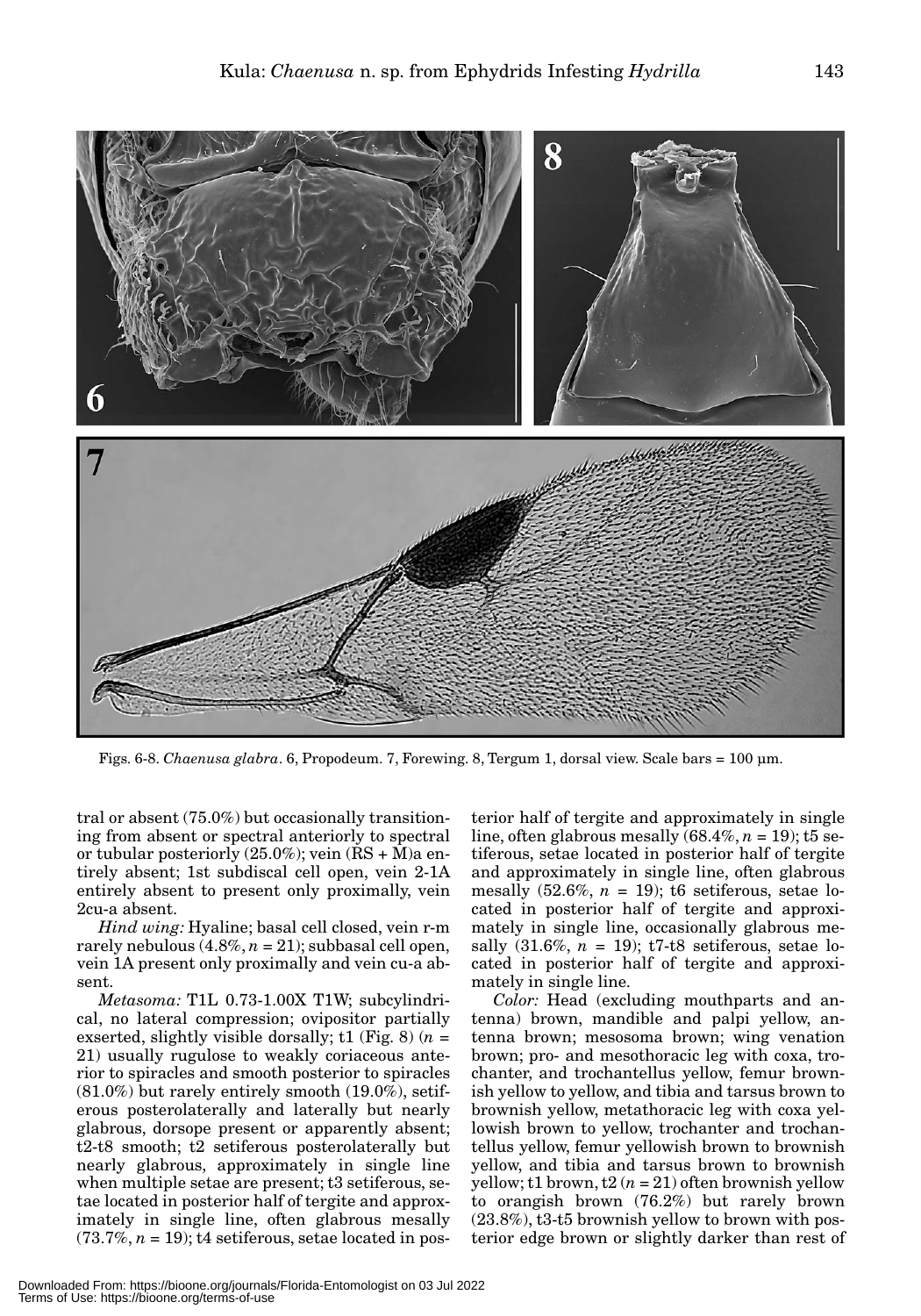tergite; t6  $(n = 20)$  usually brownish yellow to orangish brown (70.0%) but rarely brown (30.0%); t7-t8 brownish yellow to brown.

Male.—As in female except: *Head:* HL 0.64- 0.78X HW, HW 0.90-0.98X TW, FW 0.96-1.14X FH, EL 0.35-0.50X EH, MNL 1.50-2.29X MNAW, MNAW 0.67-0.91X MNBW; antenna with 12-15 flagellomeres; frons smooth with rugulose to crenulate or smooth longitudinal groove or oval pit mesally, setose to setiferous laterally and glabrous mesally; gena and vertex setose to setiferous.

*Mesosoma:* ML 1.42-1.64X MH, MW 0.78-  $0.88X$  MH; pronotal collar  $(n = 17)$  usually smooth or weakly coriaceous anteriorly with posterior furrow partially or completely crenulate to rugulose (88.2%) but rarely entirely smooth or virtually so (11.8%), lateral portion of pronotum weakly coriaceous to rugulose, anterolateral furrow often rugulose to crenulate  $(68.2\%, n = 22)$ ; mesoscutal midpit slitlike to oval; scutellar sulcus (*n* = 24) often bearing median longitudinal ridge and several small crenulae (66.7%) but occasionally entirely crenulate (33.3%); metanotum with carina or flange mesally; propodeum (*n* = 25) usually transitioning from rugulose to rugose or smooth basally to areolate-rugose to rugose apically  $(88.0\%)$  but rarely entirely rugose  $(12.0\%).$ rarely with longitudinal carina mesoapically  $(20.0\%)$ ; sternaulus present along entire or  $\sim 0.75$ length of mesopleuron; mesopleuron with anterior margin partially or entirely dorsoventrally crenulate to rugose; metapleuron with smooth or rugulose and setose to setiferous flat triangular area anteriorly, setae on flat area generally oriented posteriorly or posteroventrally, setae on swelling generally oriented posteroventrally or posteriorly.

*Forewing:* SL 1.72-2.33X SH; vein r arising slightly basad, from, or slightly distad middle of stigma; vein  $2RS(n = 21)$  often transitioning from tubular or nebulous anteriorly to nebulous or spectral posteriorly (57.1%) but occasionally entirely tubular to spectral (33.3%) and rarely present only anteriorly (9.5%); vein 2-1A entirely absent to nebulous proximally and distally but absent mesally.

*Hind wing:* Vein cu-a entirely absent to present only anteriorly.

*Metasoma:* T1L 0.69-1.00X T1W; t1 (*n* = 24) usually rugulose to rugose anterior to spiracles and smooth or rugulose posterior to spiracles (87.5%) but rarely entirely smooth (12.5%); t3 usually glabrous mesally  $(91.3\%, n = 23)$ ; t4 often glabrous mesally  $(61.9\%, n = 21)$ ; t5 often glabrous mesally  $(66.7\%, n = 21)$ ; t6 often glabrous mesally  $(63.6\%, n = 22)$ ; t7 occasionally glabrous mesally  $(27.2\%, n = 22)$ ; t8 setose to setiferous, setae located in posterior half of tergite but in no apparent pattern; gonoforceps triangular in lateral view.

*Color:* Mesosoma brown to orangish brown; pro- and mesothoracic leg with femur yellow to brown, metathoracic leg with coxa brown to yellow and femur brown to brownish yellow; t1 (*n* = 24) usually brown to yellowish brown (95.8%) but rarely brownish orange  $(4.2\%)$ , t2  $(n = 23)$  often brownish orange to brownish yellow (52.2%) but occasionally brown to yellowish brown (47.8%), t6  $(n = 23)$  often brownish orange to brown with posterior edge brown or slightly darker than rest of tergite (73.9%) but occasionally entirely brown to orangish brown  $(26.1\%)$ , t7  $(n = 23)$  often entirely brownish yellow to brown (69.6%) but occasionally brownish orange to yellowish brown with posterior edge brown or slightly darker than rest of tergite (30.4%).

Host.—*Hydrellia pakistanae* and *H*. *sarahae laticapsula* (as *Hydrellia* sp.) ex *H*. *verticillata* (Krishnaswamy & Chacko 1990).

Material examined.—*Holotype female:* Top label (white; typewritten) = "INDIA: Karnataka St [;] Bangalore [;] Kumbaleagodu [;] 18-19.viii.1990 [;] GR Buckingham". Second label (white; typewritten) = "emgd DPI Quarantine [;] Gainesville FL [;] FBCL-90-1045" (TAMU). *Paratypes:* 7 f 8 m same data as holotype (TAMU). INDIA: KARNA-TAKA, 1 f 5 m Bangalore VI/3-7/1982 M. Minno ex *Hydrellia* (TAMU); 1 m Ex. [*sic*] Puparium of *Hydrellia* sp. from *Hydrilla verticillata*, Loc: Chikkannakere [indecipherable handwriting] Road May 1985, C.I.B.C-I.S BANGALORE, IV-2; 1 m Ex: Puparium of *Hydrellia* sp. on *Hydrilla verticillata,* Dasappanadoddi [*sic*] Karnataka - INDIA June '85 Colld. By S. Krishnaswamy, C.I.B.C.-I.S, IV-6; 1 m Ex. [*sic*] Puparium of *Hydrellia* sp. from *Hydrilla verticillata*, Loc: Dasappanadoddi [*sic*] Karnataka July 1985, C.I.B.C-.I.S. BANGA-LORE, IV-1; 1 f virtually same data as previous except IV-3; 1 m virtually same data as previous except IV-4; 1 f virtually same data as previous except IV-5 (USNM); 1 m virtually same data as previous except No. 2-5, C.I.E. COLL. A.17330, Pres by AKW Comm Inst Ent B.M. 1986-1; 1 f virtually same data as previous except No. 2-7, *Chaenusa* sp. det. A.K. Walker, 1986; 1 f same data as previous except Sp. 2 No. 8, No. 2-8 (BMNH); 4 f 5 m Bangalore CIBC grounds ["CIBC grounds" crossed out with black ink] V-VI-1985, ex: *Hydrellia pakistanae* Deon[i]er (CNC). PAKI-STAN: PUNJAB, 2 f 1 m Rawalpindi 23.viii.1990 R Mahmood, ex *Hydrellia* in hydrilla FBCL-90- 1047 emgd Gainesville, FL (TAMU). USA: FLOR-IDA, 1 m Alachua Co Gainesville DPI 3.xi.1988 E Okrah, ex Hydrellia sp on Elodea canadensis Oshkosh Wildlife Nursery WI (TAMU).

The specimen with Florida locality data was reared at the FBCL from *Elodea canadensis* Michx. artificially infested with *H*. *pakistanae*. The plants were purchased from an aquatic plant dealer based in Wisconsin (Buckingham et al. 1989).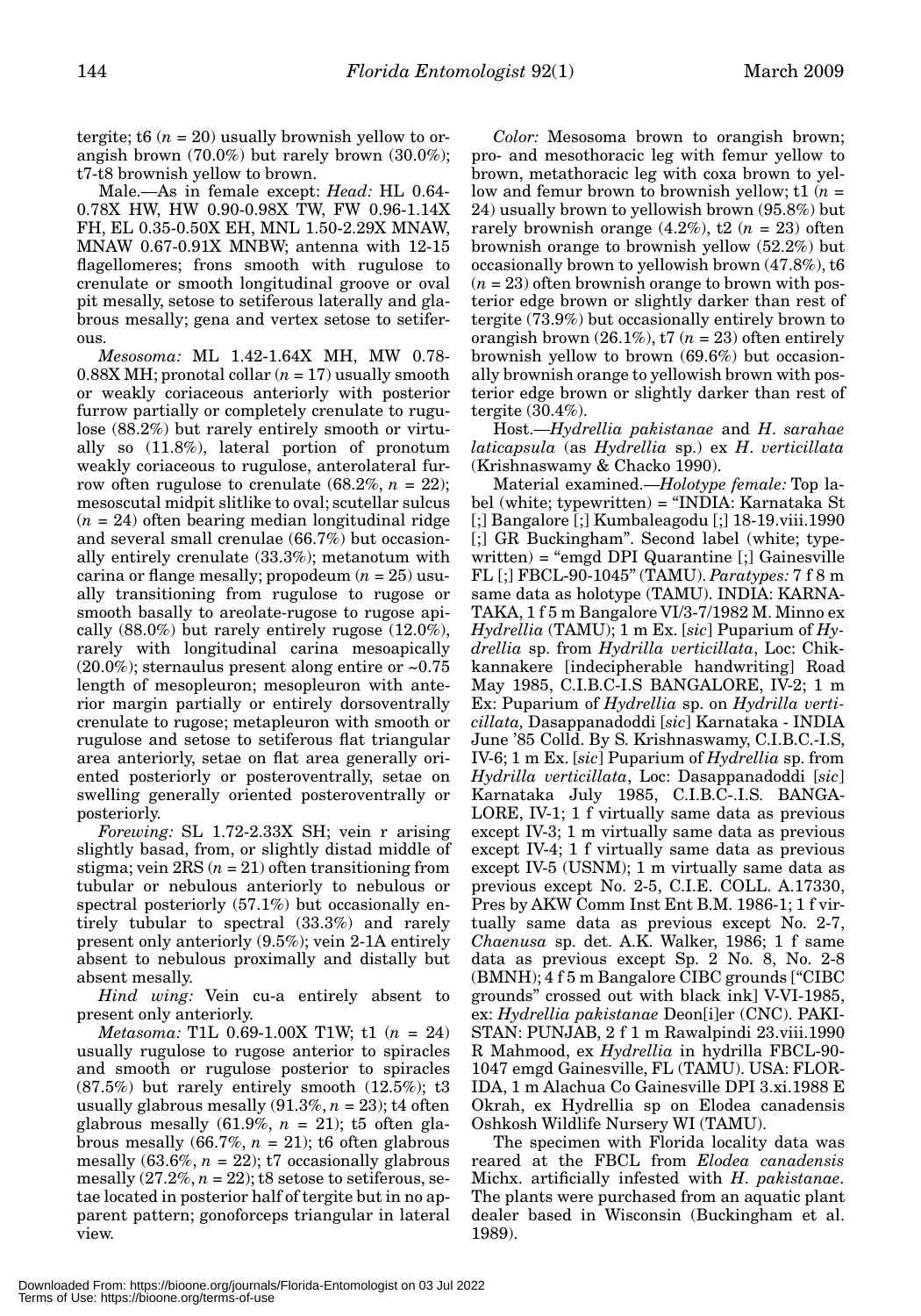Etymology.—The specific epithet *glabra* is Latin for "smooth" and refers to the absence of sculpture on the vertex, gena, and usually t1 posterior to the spiracles.

Discussion.—*Chaenusa glabra* is the first species of *Chaenusa* described from the Oriental Region and the only species of *Chaenusa* known to attack species of *Hydrellia* infesting plants from a genus other than *Potamogeton* L. (Yu et al. 2005). However, Natarajan & Mathur (1980) reported an undetermined species of *Chaenusa* from *Hydrellia philippina* Ferino presumably infesting *Oryza sativa* L. (rice), although the host plant was not stated explicitly. Several authors have reported *C*. *conjungens* from *Hydrellia griseola* Fallén (small rice leaf miner) (Deonier 1971; Yu et al. 2005), and *C*. *orghidani* also has been reported from *H*. *griseola* (Burghele 1960). Considering the record from Natarajan & Mathur (1980) and the host range of *H*. *griseola* (Deonier 1971), it seems unlikely that species of *Chaenusa* attack only hosts on *Potamogeton* and *H*. *verticillata*. Additionally, one percent of *H*. *pakistanae* eggs developed into adults on *E*. *canadensis*, *Egeria densa* Planch., and *Najas guadulupensis* (Spreng.) Magnus in laboratory tests (Buckingham et al. 1989).

Kula & Zolnerowich (2008) discussed the characters Riegel (1950, 1982) used to define *Chaenusa s*.*s*., *Chorebidea*, and *Chorebidella* and demonstrated that most New World species of *Chaenusa s*.*l*. cannot be placed in those genera unequivocally due to intraspecific morphological variation. *Chaenusa bergi* and *C*. *rugosa* are the only species of *Chaenusa s*.*l*. that unequivocally fit *Chorebidella*. *Chaenusa glabra* fits *Chorebidella* except the labial palpus has 2 rather than 3 segments.

*Chaenusa glabra* exhibits sexual dimorphism in flagellomere number (10-12, females; 12-15, males) and FW: FH ratio (0.63-0.77X, females; 0.96-1.14X males), as do 9 New World species of *Chaenusa*, although 1 and 3 species have slightly overlapping flagellomere and FW: FH values, respectively (Kula & Zolnerowich 2008). *Chaenusa rugosa* also exhibits sexual dimorphism in flagellomere number (14-16, females; 18 males); the FW: FH ratio appears to be sexually dimorphic based on orientation of the eyes, but measurements could not be taken because of poor specimen condition. Males of *C*. *glabra* tend to have a slightly broader stigma than females (SL: SH = 2.10-2.81, females; 1.72-2.33, males), as has been observed in *C*. *bergi* (Riegel 1950) and *C*. *conjungens* (Griffiths 1964).

#### ACKNOWLEDGMENTS

I thank Gavin R. Broad (BMNH), Henri Goulet (CNC), and Robert A. Wharton (TAMU) for providing specimens used in this study. I am indebted to Christine A. Bennett for information about parasitoids and their

hosts reared at the FBCL quarantine facility. I thank Thomas J. Henry (Systematic Entomology Laboratory [SEL]), John W. Brown (SEL), and Paul M. Marsh (Kansas State University-Manhattan) for reviewing the manuscript. Matthew Kweskin (SEL) captured all original scanning electron micrographs and digital images except the forewing. Jeffery Sossa-Calvo (University of Maryland-College Park) translated the abstract from English to Spanish.

### REFERENCES CITED

- BALCIUNAS, J. K., AND BURROWS, D. W. 1996. Distribution, abundance and field host-range of *Hydrellia balciunasi* Bock (Diptera: Ephydridae) a biological control agent for the aquatic weed *Hydrilla verticillata* (L.f.) Royale. Australian J. Entomol. 35: 125- 130.
- BALCIUNAS, J. K., GRODOWITZ, M. J., COFRANCESCO, A. F., AND SHEARER, J. F. 2002. 7 Hydrilla, pp. 91-114 *In* R. Van Driesche, S. Lyon, B. Blossey, M. Hoddle, and R. Reardon [eds.], Biological Control of Invasive Plants in the Eastern United States. USDA Forest Service Publication FHTET-2002-04.
- BALOCH, G. M., AND SANA-ULLAH. 1974. Insects and other organisms associated with *Hydrilla verticillata* (L. f.) L. C. (Hydrocharitacea) in Pakistan, pp. 61- 66 *In* A. J. Wapshere [ed.], Proc. Third Intl. Symp. Biol. Control of Weeds, September 10-14, 1973, Montpellier, France. Miscellaneous Publication No. 8, Commonwealth Institute of Biological Control. Commonwealth Agricultural Bureaux, Farnham Royal, Slough, England.
- BALOCH, G. M., SANA-ULLAH, AND GHANI, M. A. 1980. Some promising insects for the biological control of *Hydrilla verticillata* in Pakistan. Trop. Pest Manage. 26: 194-200.
- BENNETT, C. A., AND BUCKINGHAM, G. R. 2000. The herbivorous insect fauna of a submersed weed, *Hydrilla verticillata* (Alismatales: Hydrocharitaceae), pp. 307-313 *In* N. R. Spencer [ed.], Proc. X Intl. Symp. Biol. Control of Weeds, July 4-14, 1999, Bozeman, Montana, USA. Advanced Litho Printing, Great Falls, Montana, USA.
- BUCKINGHAM, G. R., OKRAH, E. A., AND CHRISTIAN-MEI-ER, M. 1991. Laboratory biology and host range of *Hydrellia balciunasi* [Diptera: Ephydridae]. Entomophaga 36: 575-586.
- BUCKINGHAM, G. R., OKRAH, E. A., AND THOMAS, M. C. 1989. Laboratory host range tests with *Hydrellia pakistanae* (Diptera: Ephydridae), an agent for biological control of *Hydrilla verticillata* (Hydrocharitaceae). Environ. Entomol. 18: 164-171.
- BURGHELE, A. D. 1960. Zwei neue Arten von Dacnusini (Hymenoptera, Braconidae) nebst einer Liste der aus Rumänien bekannten Arten. Z. Arbeitsgem. Österr. Entomol. 12: 95-100.
- CENTER, T. D., GRODOWITZ, M. J., COFRANCESCO, A. F., JUBINSKY, G., SNODDY, E., AND FREEDMAN, J. E. 1997. Establishment of *Hydrellia pakistanae* (Diptera: Ephydridae) for the biological control of the submersed aquatic plant *Hydrilla verticillata* (Hydrocharitaceae) in the southeastern United States. Biol. Control 8: 65-73.
- DEONIER, D. L. 1971. A systematic and ecological study of Nearctic *Hydrellia* (Diptera: Ephydridae). Smithson. Contrib. Zool. 68: 1-147.